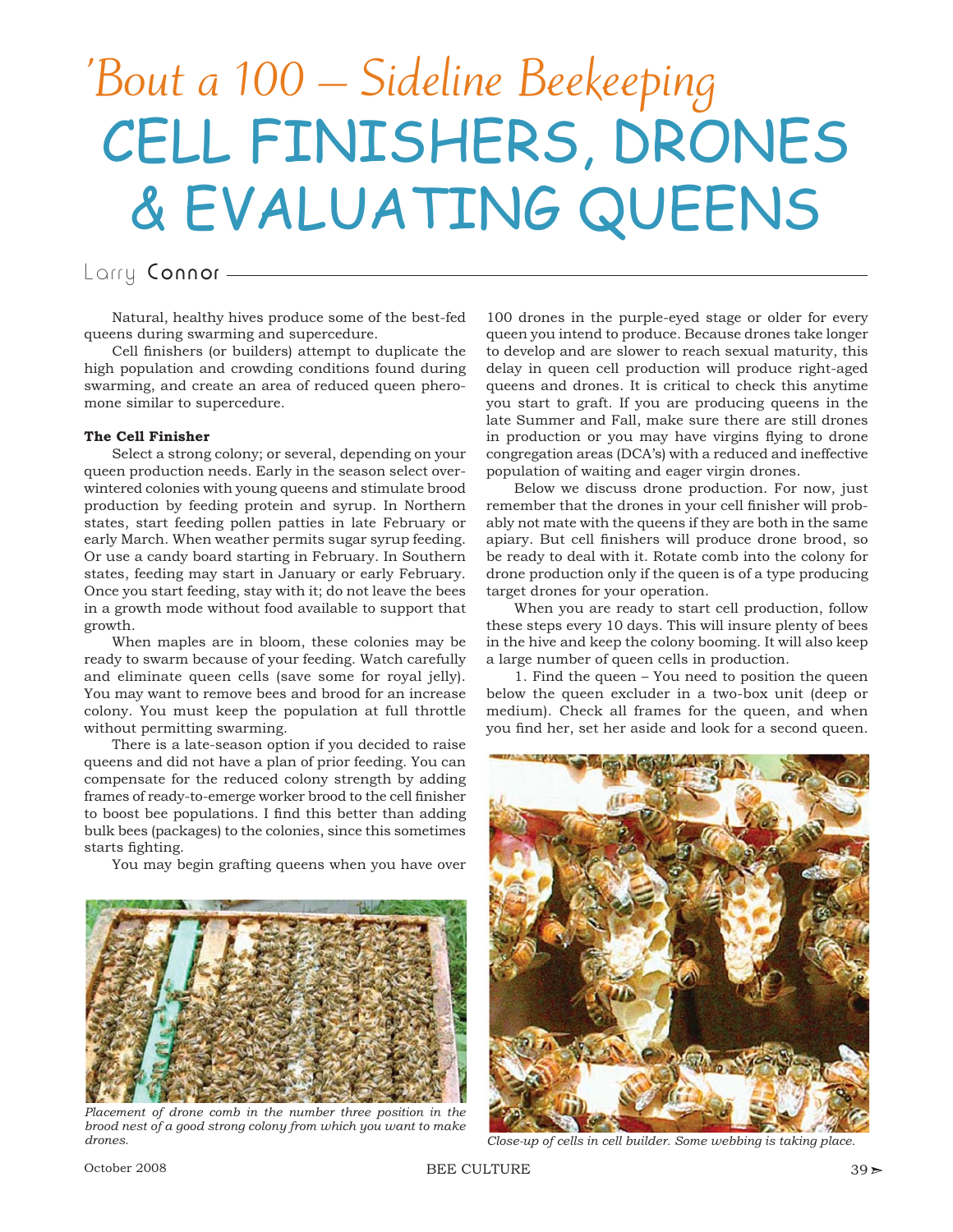

Inspect the emerged cell to confirm that the intended queen *emerged from the cell. If the time line is correct, the queen you installed is yours.*

Mother-daughter queen combos are not unusual during the spring when queen replacement is linked with strong colony strength.

2. Put sealed brood and empty frames in the box below the excluder. Make sure the queen is carefully moved to the lower box, preferably while on a frame of brood, and the frame gently pushed together with another to prevent damage to her large body.

3. Carefully position the queen excluder on top of the lower hive body. In a hive body above the excluder center all open brood (eggs and larvae) plus one or more frames of pollen. Center the brood frames, and place the food frames at their side. Fill the rest of the box with frames except for the space needed for the grafting frames between brood frames.

4. Leave space for one or two grafting bars in the top box or have frames marked so they may efficiently located and removed when the queen cells, "the graft" is added to the cell finisher.

5. Feed the colony with thin sugar syrup, starting several days before you position the cells into the colony. This is true even when the colony is strong and there is a flow going on. Feed anyway. Don't sell the honey, cause now it's funny. Add fumigilin as a medication against Nosema of both species.

6. Every 10 days rotate the brood frames. Above the excluder the formerly open brood above will be sealed so put it down into the lower hive body. Either find the queen or carefully brush the bees off frames of open brood into the lower hive body. It is absolutely essential that you keep the queen downstairs. Because of all the heavy feeding you may have more frames of brood than you can correctly position. In that case, remove some brood frames to strengthen another hive or make an increase colony.

#### **Drone production**

Most beekeepers consider drones as part of their



*Integral to any bee breeding program must be some selection against* Varroa *mites. Hygienic cell cleaning is known to reduce mite loads. Researchers are looking at grooming.*

colony's everyday life, and there are plenty of them. The biology is simple: drones are produced and maintained only as the colony's needs dictate. There are rarely too many drones. Then the workers execute them at the end of the season.

For even the smallest queen producer, the maintenance of strong colonies of desired stock will ensure good drone supplies for ordinary mating. When you want to make queens, you will need a lot of drones to mate with one queen. I think that 100 drones, at sealed brood stage will give you enough drones for one queen. Drones die virgins 95% of the time.

Installing drone comb foundation and comb into desirable colonies will keep the number of drones at an optimal level. Pierco makes a green plastic comb that is easy to spot in the hive. It can be added to the hive as needed four to six weeks before grafting will start. Dadant makes a wax drone comb foundation. Paint the top of the frames green so they will be easier to locate.

Adding drone comb will unintentionally stimulate *Varroa* mite reproduction. *Varroa destructor* breeds better in 24-day drones than 21-day workers by a factor of three to five to  $1.2$ . A few generations of that and the hive is dead. So have a control plan. Or it will be more than the drones that must face the executors pale.

#### **Queen and Nucleus Evaluation**

The big difference between a queen propagator and a bee breeder is the effective use of selection techniques used by the breeder often overlooked by the propagator. Many queen producers propagate only, like cooks with cookie cutters, making many copies from the same old formula used by granddad years before. Many graft from the best colonies in their operation in a southern state, Hawaii, or California. These are not the same environments as the rest of the beekeepers use. Fortunately, some of the more progressive propagators are making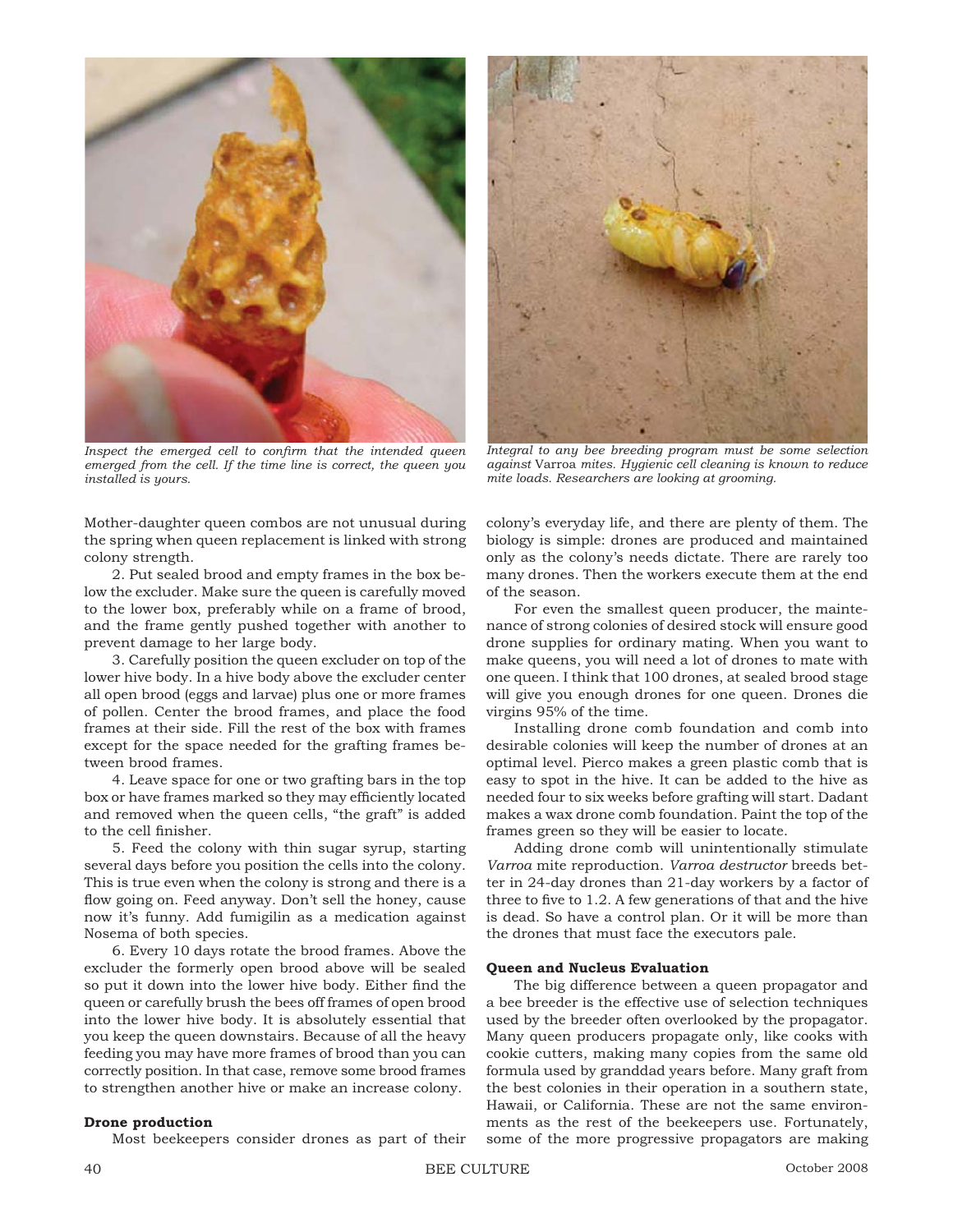efforts to become bee breeders. For starters, they are buying stock selected for hygienic behavior.

Queen breeders are usually university and USDA employees charged with stock improvement. I was fortunate to know three of the best: Drs. Bud Cale, Jr. (Dadant & Sons, Inc), Walter Rothenbuhler (Ohio State), and Harry Laidlaw, Jr. (Univ. Calif. Davis). Bud Cale was unique since he worked for a bee supply company and earned his doctorate with corn geneticists in Iowa to develop true hybrid bees using the hybrid corn model of inbreeding and crossing these lines utilizing instrumental insemination. His Starline and Midnite hybrids no longer exist, but the Starline was the beginning gene pool for the Minnesota Hygienic strains.

We are in a new era of bee breeding and queen production. The new breeder can be any beekeeper with the training and skills that allow them to select more than just their "best colonies," but use standardized testing for making controlled measurements. Success will come to those who develop a reliable, predictable, mite-resistant and productive line. If you have one or a few survivor colonies, that does not make you a bee breeder, since the selection was non-directed. But if you set up apiaries with high mite loads and test for hygienic behavior from the survivors, you can start calling yourself a bee breeder.

#### **Evaluating new queens**

To evaluate the queens produced by our method of starters, finishers and mating nuclei, we must keep in mind that it takes time for the queen to turn over the population of bees in the nucleus. Also, that small colony

"Long before Shakespeare, before the Ra God of Egypt, the male honey bee has had really rotten press. Well, it is time to change that attitude."

is only a predictive tool for the full colony. As the nucleus is allowed to grow, or the queen is used in a full-sized unit, the dynamic within the colony between the workers and the queen will change. Defensiveness may become more pronounced in a larger colony than a small one. Small colonies seem to be better at *Varroa* mite control when compared to larger colonies. This may be something to do with the ratio of nurse bees to field bees.

Brother Adam, in his effort to find tracheal mite resistance, used overwintered nucleus colonies as his basis of comparison before putting queens into production colonies. This is a two-step evaluation requiring years of careful observations. The queen was kept in a small nucleus from mid-summer to spring and evaluated there. Many queens were removed at this point if they failed to meet the monk's expectations or testing levels. The second year the colonies were in full-sized colonies and evaluated for mite resistance, productivity, and general characteristics.

finite resources test a large number of queens? Brother  $\mathcal{\succcurlyeq}$ Brother Adam's approach was borne, in part, out of limited economics. How does a small bee breeder with